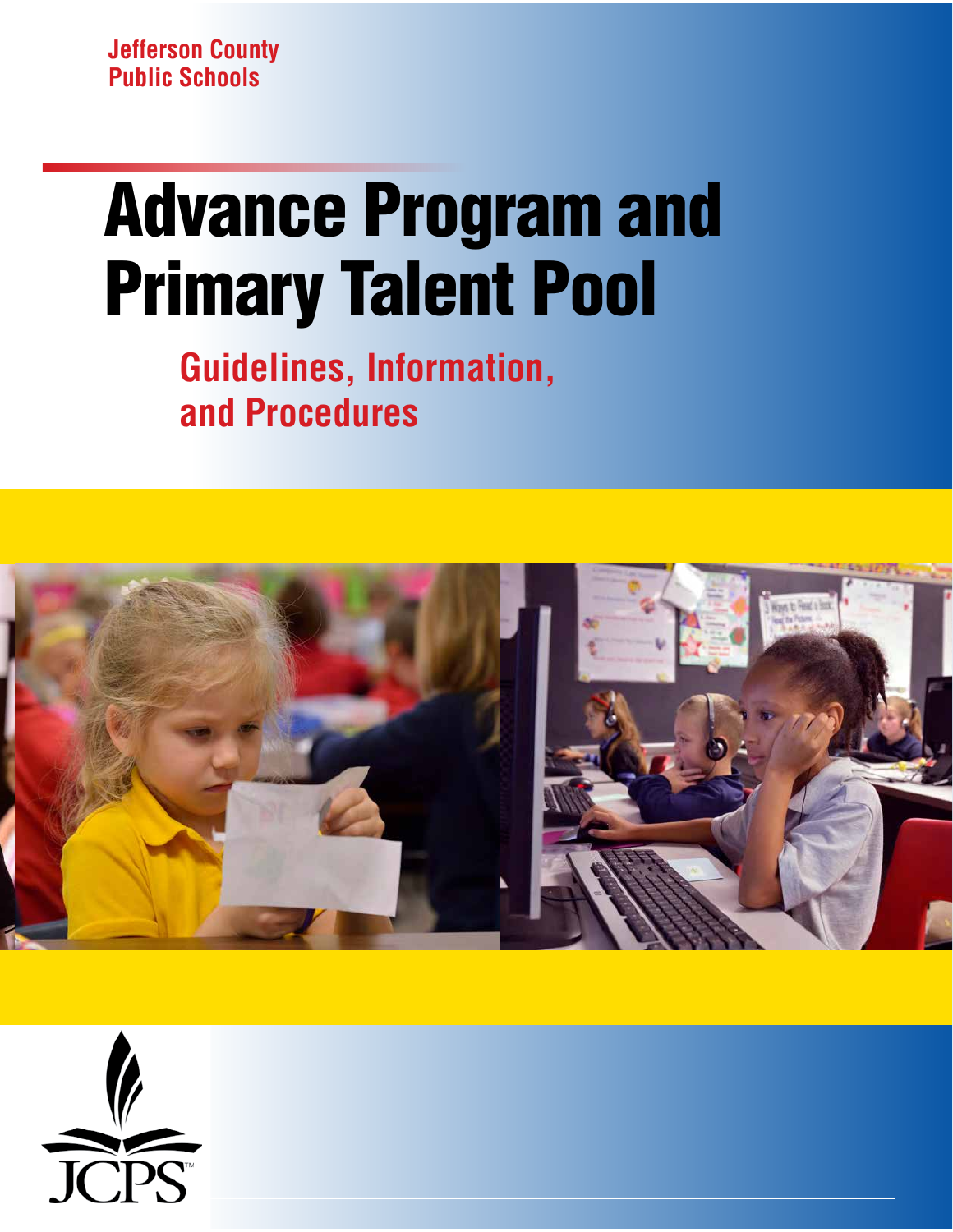# **Jefferson County Public Schools Advance Program**

Academically gifted students present a challenge to their teachers and schools. Stimulating talented young people to stretch their abilities requires schools to be creative in providing a range of educational opportunities that promote excellence for each student.

The Kentucky Education Reform Act (KERA) of 1990 is based on this same principle of offering every student an educational program that promotes academic and creative excellence. In keeping with KERA, administrative regulation 704 KAR 3:285 (the Gifted and Talented Regulation) was amended in 1994 to provide direction to school districts in meeting the needs of their gifted students.

In the Jefferson County Public Schools (JCPS), the Advance Program has long met the needs of academically talented students. However, with the passage of KERA and the amendment of 704 KAR 3:285, our school district reexamined the Advance Program and the Jefferson County Board of Education (JCBE) accepted the revised Gifted and Talented Policies in September 1994. This JCBE policy was amended in January 2014. The result of the reexamination is an Advance Program that continues to stimulate students to do their personal best while operating within a more fexible structure.

A Gifted and Talented Student Services Plan, which is distributed each semester, serves as the communication vehicle between parents and school personnel.

### **Elementary School Advance Program Primary Talent Pool**

With the introduction of the Primary Program, KERA requires that kindergarten through grade three be fexible, allowing students to be grouped and regrouped as their learning needs require. The Primary Program's basic philosophy is that children are unique individuals differing from one another in their capabilities, interests, and rates of physical, mental, social, and emotional growth.

To be consistent with this philosophy, the district's Advance Program has been restructured to allow for the creation of less formal groupings of students who possess demonstrated or potential ability to perform at exceptionally high levels. Rather than placing students in separate, self-contained, grade-level Advance Program classes, the schools now informally identify students for admission to a Primary Talent Pool.

Primary students are not identifed for admission to the Talent Pool through the use of a formal test. Formal, normed measures may be used for diagnosing the level of instructional service needed by a student and for the evaluation of student progress. **However, data from formal, normed measures shall not be used for the purpose of eliminating eligibility of a student in the Primary Program.**

### **Informal Identification of Primary Students**

In general, a student informally identifed for participation in the Primary Talent Pool should demonstrate an ongoing ability to complete assignments one grade level above the student's present grade placement.

Specifcally, Primary students are identifed for participation in the Primary Talent Pool using a minimum of three of the following indicators (from *Gifted and Talented Regulations,* 704 KAR 3:285, Section 3.9):

- Collection of evidence (e.g., portfolios) demonstrating student performance
- Teacher/Behavior checklists
- Diagnostic data
- Continuous progress data
- Anecdotal records
- Available formal test data
- Parent recommendation/Inventory/Interview or questionnaire (See the *Gifted and Talented Education Technical Assistance Guide*.)
- Primary Review Committee recommendation (local school)
- Other valid and reliable documentation

In addition, the JCPS Talent Pool Committee suggests using the following measures:

- Academic progress
- Committee- or teacher-made reading and writing activities for second-year Primary (P2) students
- Kindergarten screening (interview questions, draw-a-picture, and writing sample only from the district's Advance Program screening manual)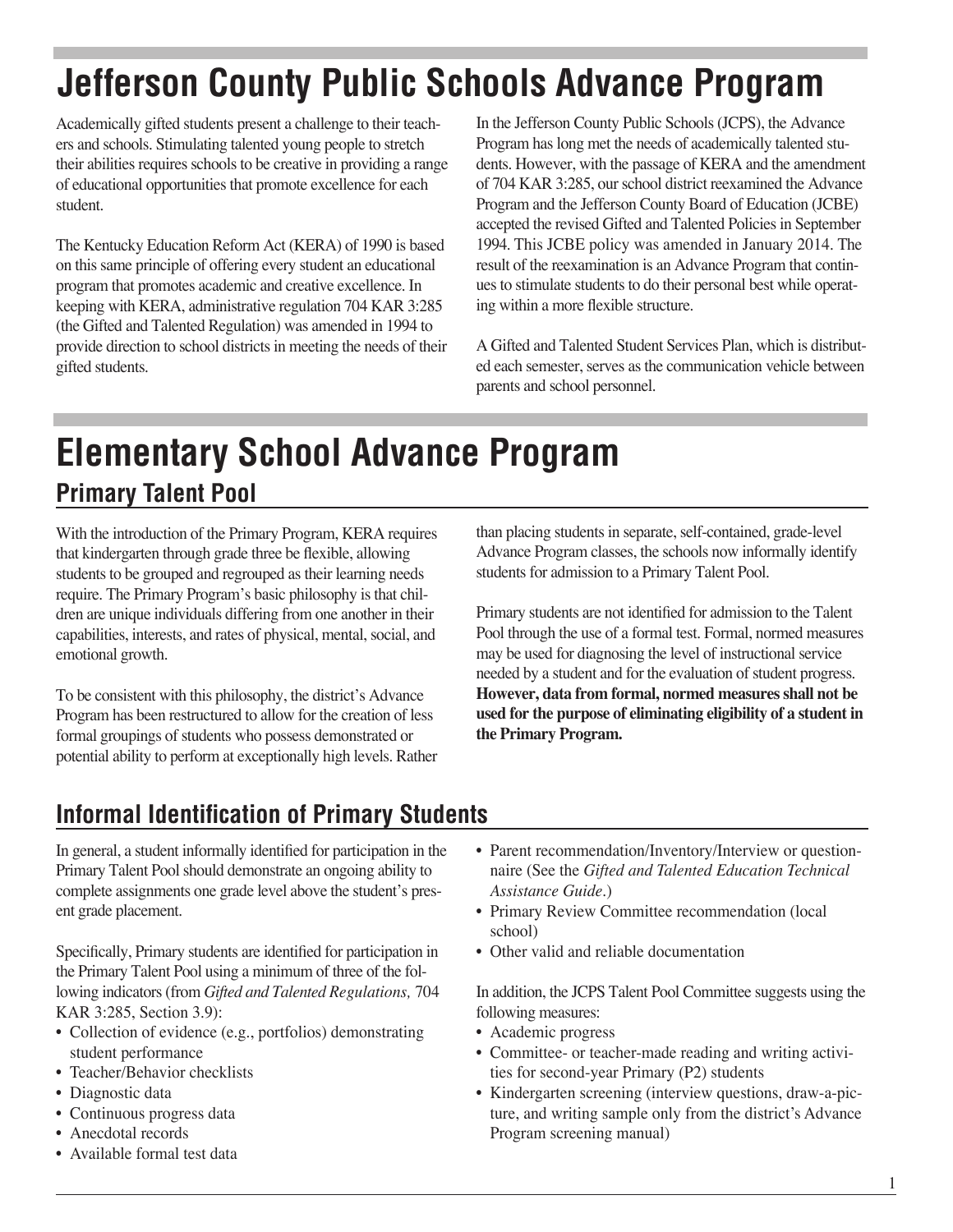- Parent inventory
- Performance events (mathematics)
- Report cards
- Teacher recommendations
- Writing portfolio

If available, formal test results of record in the student's folder and private testing results submitted by parents may be used for Primary Talent Pool selection.

It is important to note that the informal identifcation processes should include measures designed to allow students to demonstrate their exceptional characteristics in the areas of general intellectual ability, creative thinking and productivity, leadership skills, specifc academic aptitude, and visual and performing arts. **Students who possess disabilities, who are disadvantaged, or who are underachieving may be identifed and may require services in any of the areas of giftedness.**

#### **Local School Selection of Primary Talent Pool Students and Talent Pool Records**

Students are selected for the Primary Talent Pool by local school personnel and/or a school Selection Committee, which may consist of school administration, teaching faculty, counselors, and community or parent members. **The Selection Committee shall follow the policies and procedures set by the school district and shall consider environmental, cultural, and disabling conditions. The Selection Committee should follow the principle: When in doubt, err on the side of inclusion.**

Students who have been identifed for the Primary Talent Pool and whose parents relocate to another neighborhood within Jefferson County, or who relocate to Jefferson County from another Kentucky county, are eligible for placement in the Talent Pool in the student's new school. Students relocating to Jefferson County from out of state or transferring from a nonpublic school are eligible to be identifed for the Talent Pool. School records for these students may be used as part of the informal identifcation process.

After a student has been selected by the school's Primary Talent Pool Selection Committee, the committee should send a letter

of notifcation to the child's parent. In addition, a list of the Primary Talent Pool students must be maintained by the sending school. This list should be maintained for the following reasons:

- The list will provide immediate verifcation by grade, name, and number of students in the Talent Pool.
- The list provides a means of monitoring the progress of students, especially those who were placed in the Primary Talent Pool as P2 students.
- Students may spend one week, three weeks, or six months in the Talent Pool for academic acceleration in an area of interest, need, or ability. It is not a self-contained classroom.
- **A copy of the school's fnal list should be sent to the** Advance Programs Office to be entered into the dis**trict's student information fle to identify the student as being in the Primary Talent Pool.** The list is placed in the school's file in the Advance Programs Office. This **list is a part of the end-of-the-year District Gifted and Talented State Report.**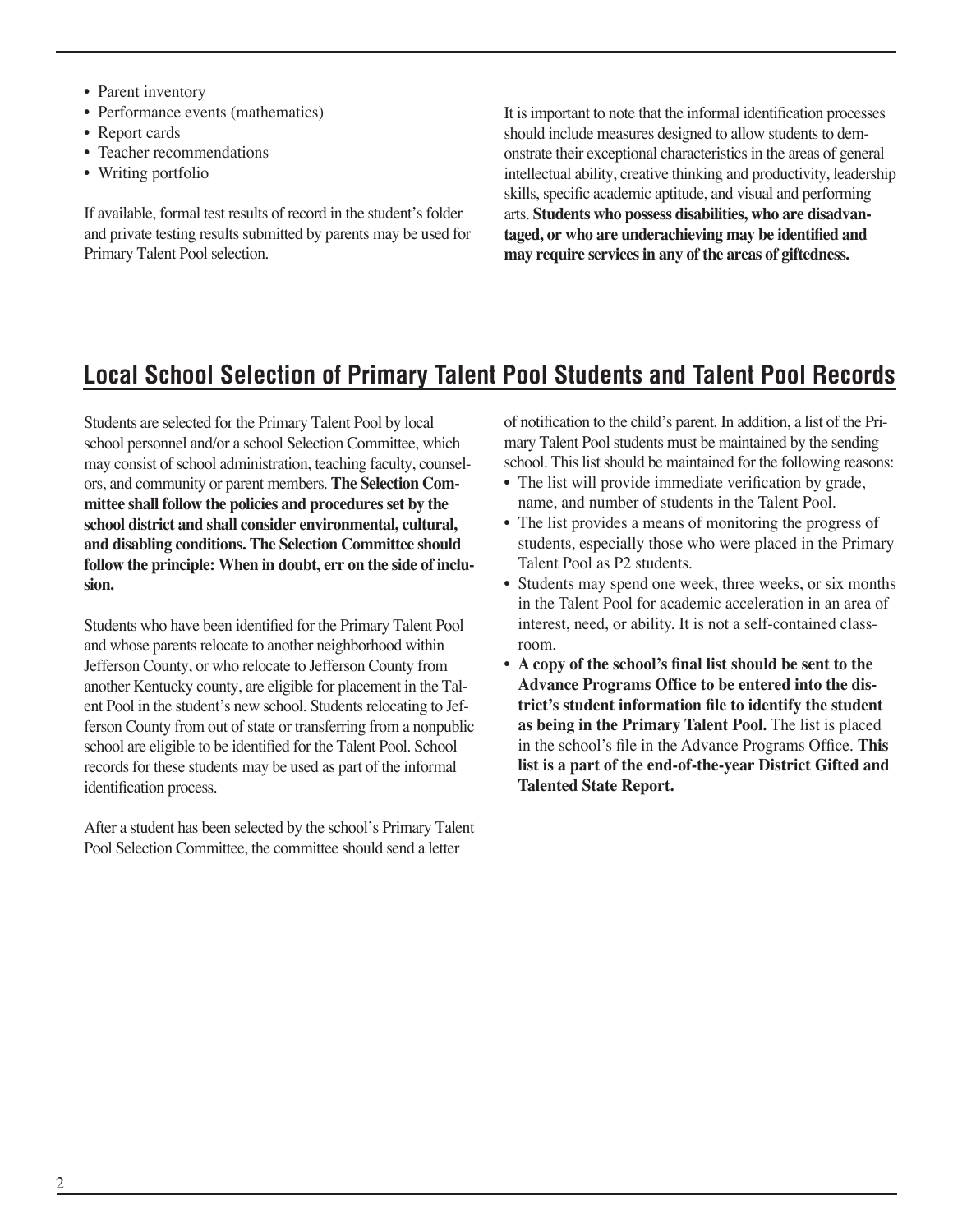#### **Placement of Primary Talent Pool Students**

Once identifed, students may remain in their present school. Students will receive differentiated assignments that are developmentally appropriate.

Each school determines the manner in which it offers enriching educational experiences to Primary Talent Pool students. Options include the following:

- Academic competitions
- Acceleration by grade or content
- Artists-in-residence and use of community resources for help with performing arts
- Collaborative teaching and classroom enrichment
- Cluster grouping with differentiated curriculum
- Counseling services
- Distance learning (using technology to access classes provided at other locations)
- Independent study in areas of interest

### **Intermediate**

Students in P4 are formally evaluated for entrance into the Advance Program at the Intermediate level. The screening process includes a formal test (CogAT, WISC, etc.), a teacher evaluation, and a transcript of academic performance.

**Other documentation may be included if a parent needs to fle an appeal because a student was not recommended for Advance Program placement. (The Exceptional Characteristics Screening Section should be completed by teachers in the local school. It must include documentation.)**

If a student is not recommended for Advance Program screening by school personnel, parents may request screening. In addition, students who have participated successfully in comparable programs for the gifted and talented in other school districts are eligible for admission into the Advance Program. School records for these students will be evaluated by the district's Advance Programs Office before enrollment in the program.

- Mentorships, shadowing, apprenticeships, and other uses of community resources
- Special seminars and pull-out classes for enrichment and specialized studies

**Parents and school staff should be aware that placement of a student in the Primary Talent Pool does not guarantee or provide automatic Advance Program placement for that student in grades four through twelve. Students in grade three (P4) are formally evaluated for entrance into the Advance Program at the Intermediate level (grades four and fve). Primary Talent Pool students interested in participating in the Advance Program in grade four must proceed through the district's screening process, which includes formal testing (Cognitive Abilities Test [CogAT], Wechsler Intelligence Scale for Children [WISC], etc.), teacher evaluation, and a transcript of academic performance.**

The Intermediate Advance Program is offered at designated elementary schools, with each school determining the operation of its program. In some schools, students may spend the day in self-contained Advance Program classes, while in other schools, students may spend parts of the day grouped with students of various abilities and parts of the day in groupings with other Advance Program students. The curriculum focuses on instruction in the following academic areas, with consideration given to abilities, needs, and interests:

- Mathematics that emphasizes problem solving, conceptual development, and reasoning skills
- Language arts, including reading, composition, speaking, listening, and a literature program
- Science and social studies that emphasize individual projects and a hands-on approach
- Field trips, various academic competitions, special events, and activities sponsored by the school
- **• Students are expected to maintain an overall B average in order to remain in the program.**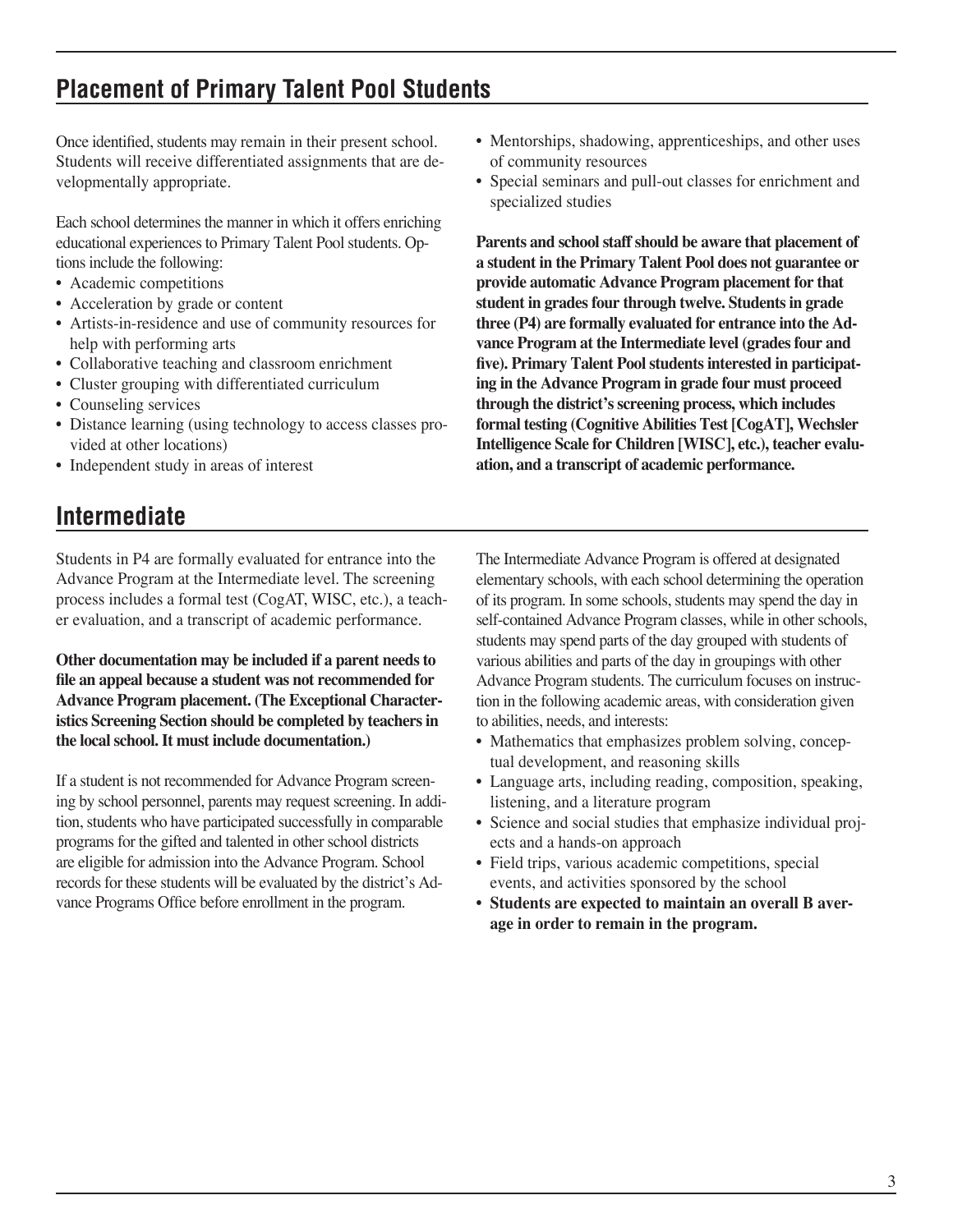## **Middle School Advance Program**

Students who are successful in the Intermediate Advance Program may continue in the program in middle school. Students also are formally evaluated for entrance into the Advance Program at the middle school level (grades six, seven, and eight). The screening process includes a formal test (CogAT, WISC, etc.), a teacher evaluation, and a transcript of academic performance. **Other documentation may be included if a parent needs to fle an appeal because a student was not recommended for Advance Program placement.**

If a student is not recommended for Advance Program screening by school personnel, parents may request screening. Students who have participated successfully in comparable programs for the gifted and talented in other school districts are eligible for admission into the Advance Program. **School records for these students will be evaluated by the district's**  Advance Programs Office before enrollment in the pro**gram.**

The Middle School Advance Program is offered at all middle schools, with the exception of the traditional magnets.Each middle school determines the operation of its program. In some schools, students may attend self-contained Advance Program classes. In other schools, Advance Program students may attend classes with students of varying abilities and attend other classes with Advance Program students.

The curriculum includes language arts, mathematics, science, social studies, foreign language, music, art, physical education (PE), and other related arts areas. In mathematics, the program stresses logic and problem solving. Language arts areas introduced in the elementary years are expanded to include composition, with attention given to both creative and analytical writing. Students are encouraged to participate in academic competitions, special events, and cocurricular activities offered at the middle school. **Students are expected to maintain an overall B average in order to remain in the program.** 

### **High School Advance Program**

Students who successfully complete the Middle School Advance Program may continue in the program in high school. Students also are formally evaluated for entrance into the Advance Program at the high school level (**grade nine only**). The screening process includes a formal test (CogAT, WISC, etc.), a teacher evaluation, and a transcript of academic performance. **Other documentation may be included if a parent needs to fle an appeal because a student was not recommended for Advance Program placement.**

Students who have participated successfully in comparable programs for the gifted and talented in other school districts are eligible to enter the Advance Program. **School records for these students will be evaluated by the district's Advance**  Programs Office before enrollment in the program.

The High School Advance Program is offered at designated high schools. Each school determines the operation of its program. In general, high school Advance Program students complete a program of studies that meets the following minimum requirements.

| <b>Course</b>                                    | <b>Carnegie</b><br><b>Units</b> |
|--------------------------------------------------|---------------------------------|
| English                                          | 4                               |
| Science                                          | 3/4                             |
| <b>Mathematics</b>                               | 3/4                             |
| Social Studies (U.S. History/World Civilization) | 3                               |
| Foreign Language*                                | 3/4                             |
| Humanities No. 48040091                          | 1                               |
| <b>Health/Physical Education</b>                 | 1                               |
| Electives                                        | 4                               |
|                                                  |                                 |

**\*Students may take three years of one foreign language (e.g., Spanish) or two years of two different foreign languages.**

Students should check with their counselor to determine the number of Carnegie Units required for their graduation year. A minimum of 12 of these units must be earned in Advance Program classes in at least three of the following areas: English, science, mathematics, foreign language, and social studies.

All Advance Program students must take an advanced-level humanities course as prescribed by the district's Advance Program (course no. 48040091). This credit can also be met by successfully completing a series of art specialization courses that includes a 300-level art specialization course in one subject area.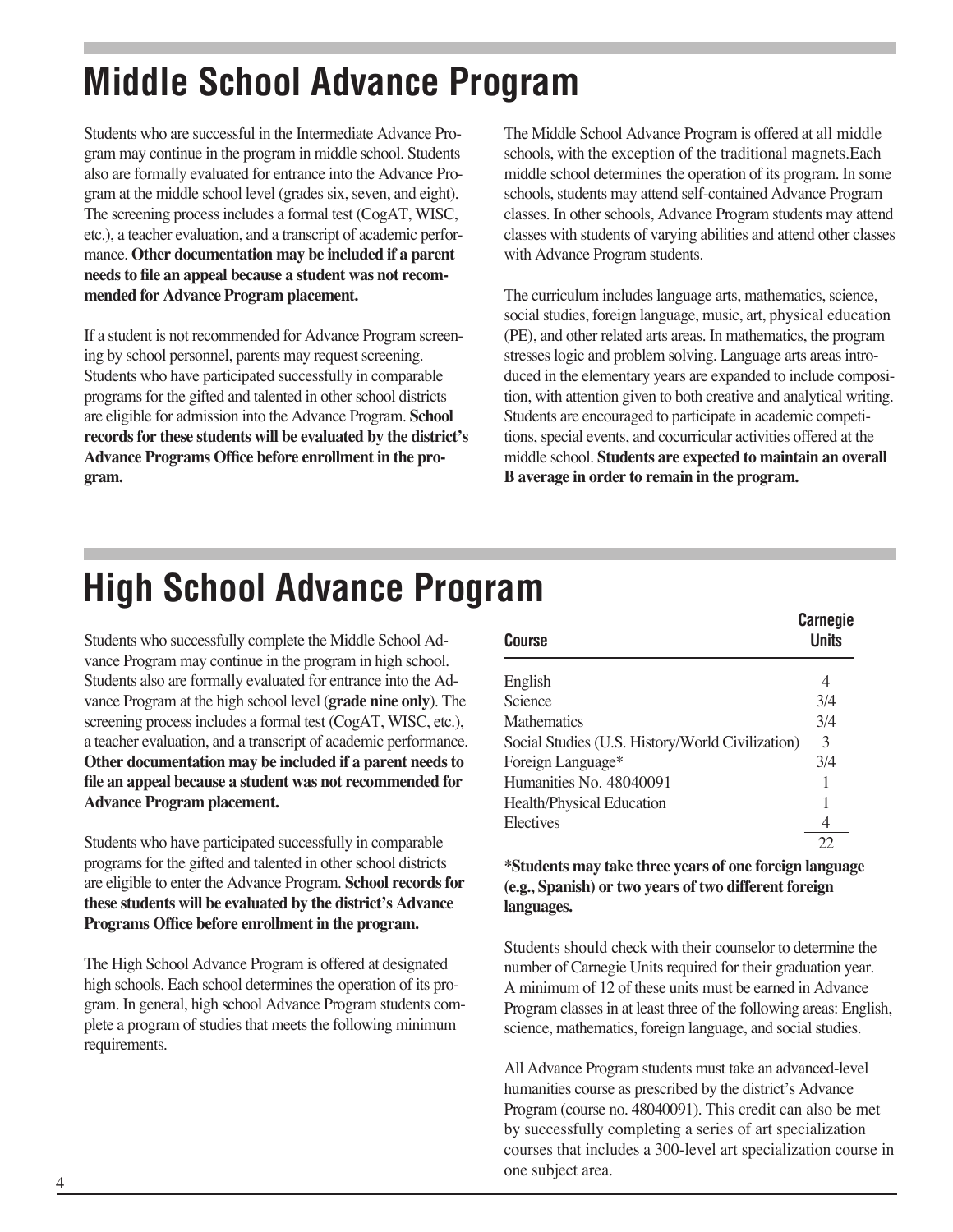High school students are expected to take a minimum of three Advance Program classes each semester and to maintain an overall B average (3.0) in order to remain in the program.

Students also participate in the full range of sports, clubs, competitions, and other cocurricular high school activities.

Advanced Placement classes are offered to students in all JCPS high schools. It is recommended that Advance Program students graduate with a minimum of two Advanced Placement classes.

### **Magnet Schools**

All magnet schools offer the Advance Program **except traditional magnets**. Therefore, a parent may have to choose between a traditional magnet and the Advance Program school.

### **Location of Programs and Transportation**

The Advance Program is offered in all schools except the traditional magnets. Transportation is provided for students who reside one or more miles from their assigned school.

Advanced Placement classes are available to all students in all JCPS district high schools.

For additional information about the Primary Talent Pool and the Intermediate, Middle School, and High School Advance Programs, contact the Advance Programs Office at **485-7424**.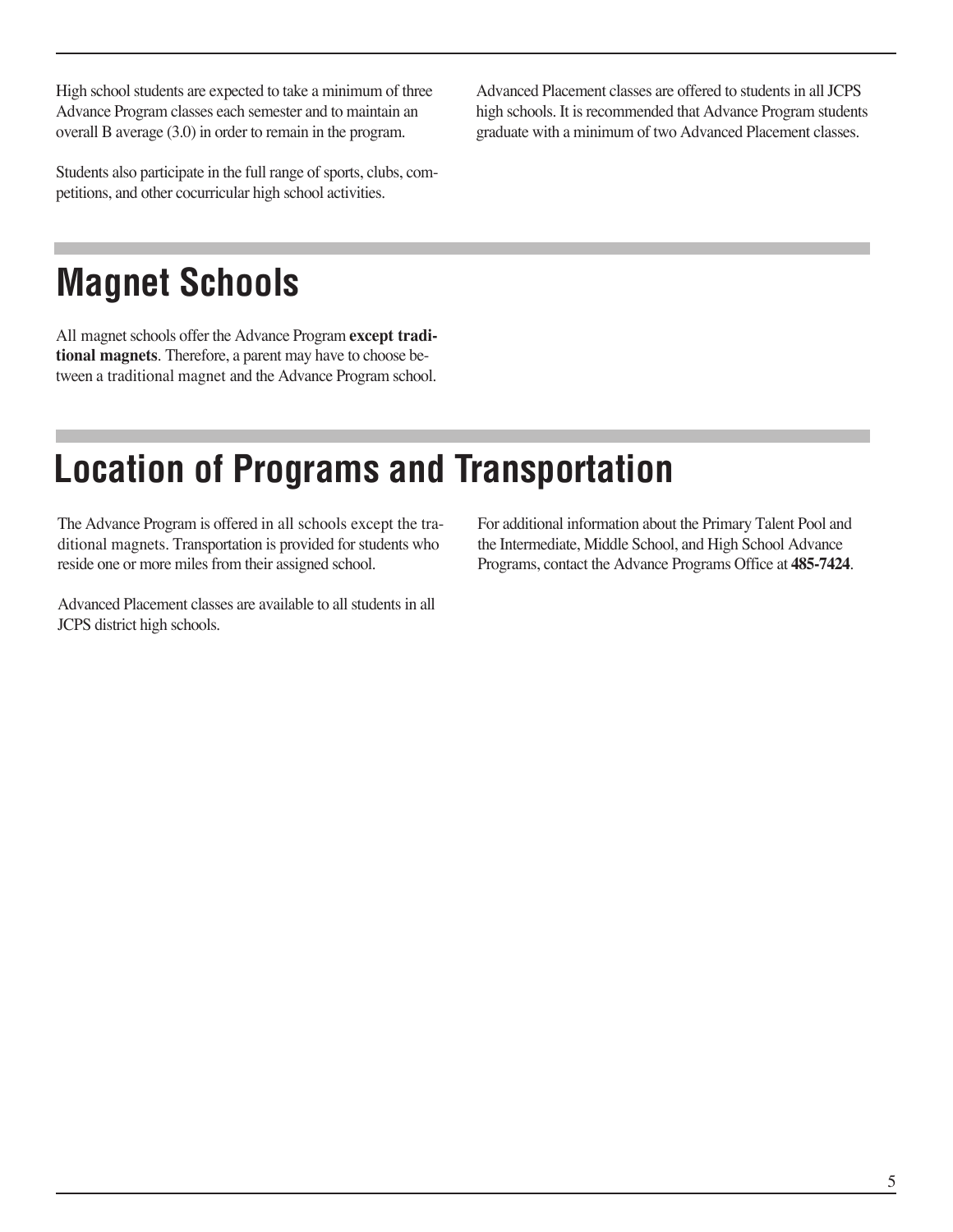## **JCPS Advance Program Facts and Procedures**

### **Testing Request**

- **Students are recommended for testing by teachers and by parent request.**
- Middle and high school students (grade nine only) may request testing.
- **• Testing usually takes place in October/November for P4 through grade-nine students.**
- Testing requests should be made to the school counselor.
- Test results are delivered to the schools within ten weeks of testing.
- **Private school parents must call the Advance Program Office at 485-7424 in early October to sign up for a test date, time, and location.**

### **Multiple Testing Criteria/Recommendations**

The JCPS Advance Program uses a point system with **multiple criteria for admission**:

| CogAT, WISC-R (Revised), etc.        | $0-4$ points                        |
|--------------------------------------|-------------------------------------|
| Grade Point Average (GPA)            | $0-3$ points                        |
| <b>Teacher Evaluation</b>            | $0-3$ points                        |
| <b>Standardized Achievement Test</b> | $0-3$ points                        |
| <b>Exceptional Characteristics</b>   | 0–2 points (documentation required) |
|                                      |                                     |

With a CogAT score of 21, 7 selection points (the minimum) are required for placement. Students in P4 through grade nine are evaluated on the basis of fve criteria: screening test score, academic performance or progress, teacher evaluation, exceptional characteristics, and other standardized test performance. Selection points are awarded to the student in each of the fve categories. Students are required to earn at least one selection

point each on the screening test, academic performance or progress, and teacher evaluation. Students not meeting the selection-point requirements may appeal. **After placement in the Advance Program, students are expected to maintain a B average in order to remain in the program.** All students are informed of recommendations before the end of the school year.

### **Student Placement**

When a student is recommended for Advance Program placement, the parent **must** sign a Parent Permission Form to place the student in the program. The Parent Permission Form allows the district to assign students to an Advance Program school, place a student's name on a school's Advance Program class list, and enter an Advance Program code for a student into the JCPS District computer system.

**Parents may decline or defer placement in the Advance Program after recommendation. The formal test score can be used for three years.** 

If a parent chooses to defer placement, a new GPA and Teacher Evaluation Form must be completed.

Advance Program high school students must earn 12 credits in Advance Program classes—1 of which must be an advancedlevel, U409, humanities class or a series of art specialization courses that includes a 300-level art specialization class in one subject area. Completing these Advance Program classes will enable the student to receive an Advance Program seal on the student's diploma and a letter verifying that the student completed the program. The letter will be sent with the transcript to colleges.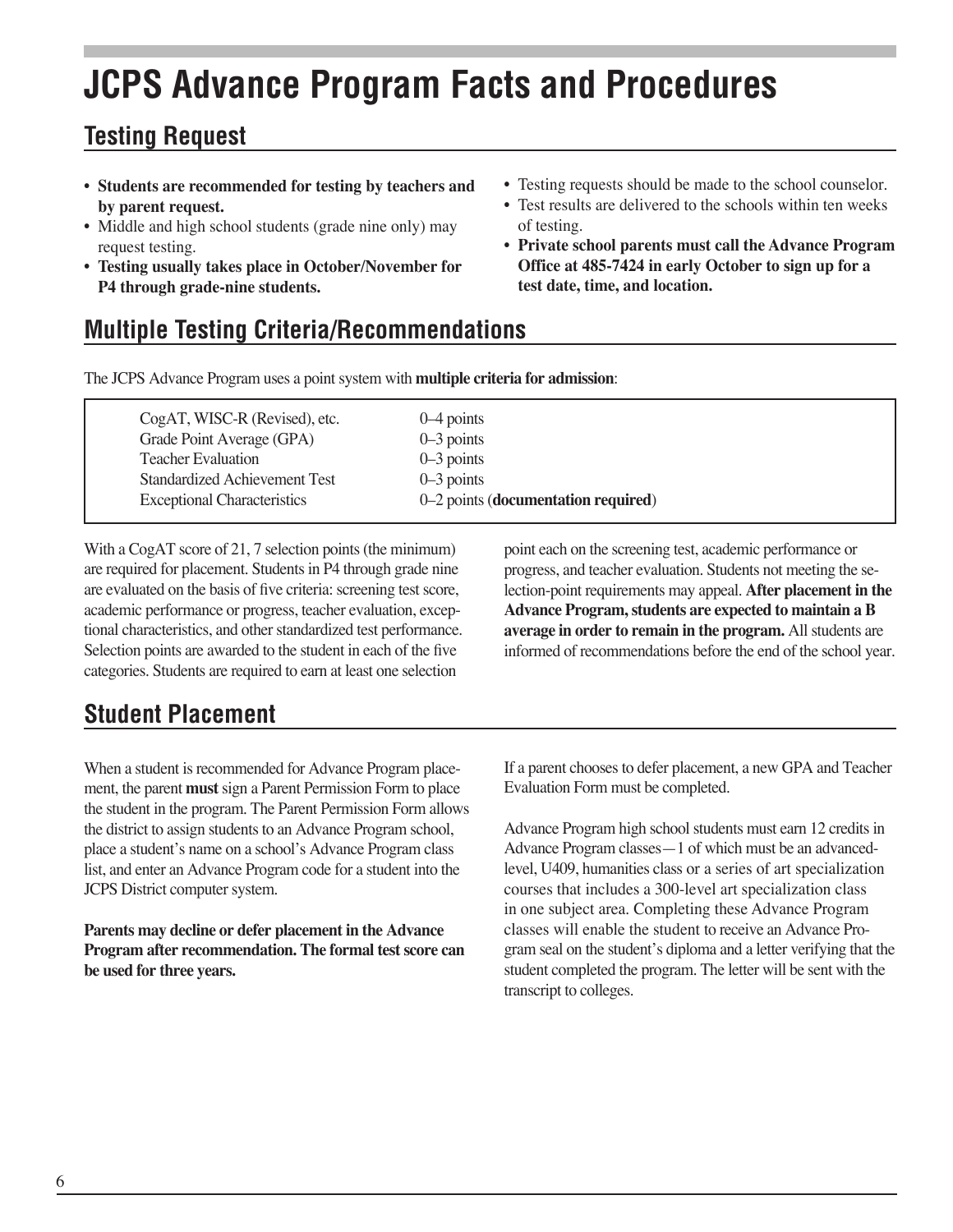#### **Probation**

All students are required to maintain a 3.0 GPA to remain in the Advance Program. If a student's grades are lower than the minimum 3.0, he or she will be placed on probation. After this due-process probation period, a student can be removed from the Advance Program. When a student is removed from the Advance Program after probation, he or she cannot return to the Advance Program because he or she has graduated to middle or high school. He or she must remain in an Honors or Comprehensive Program for one full year. He or she can petition after the one-year period to return to the Advance Program by calling the Advance Programs Office.

The probationary period is one year for elementary school students. The probationary period for middle and high school students consists of two probationary semesters, one in which the student is identifed for probation and the following semester. The school determines if the student should continue on probation or be removed from the program according to JCBE procedures.

**A list of students placed on probation and/or removed from the Advance Program must be sent to the Advance**  Programs Office on a yearly basis. This list is filed in each Advance Program school folder. The information is part of the Kentucky Department of Education (KDE) Year-End Report.

**Probation or continued probation cannot be appealed.**

### **Advance Program Appeal Process**

There is an **appeal** process if a student is not recommended for Advance Program placement. An Appeal Form may be sent home with a Not Recommended for Advance Program Letter from the local school or Advance Programs Office. Any student not scoring 1 point for the CogAT, GPA, or teacher evaluation must fle an appeal:

- JCPS parents can contact the school counselor for an Appeal Form.
- Private school students must contact the Advance Programs Office at **485-7424** for an Appeal Form.
- The Appeal Committee is composed of community psychologists and educators.
- The Appeal Committee will review all information sent in by the parents/school, including the test scores, grades, and other documentation submitted for review.
- A letter will be sent to the parent(s) with notification of the Appeal Committee's decision. The process takes approximately six to ten weeks. There is an arranged meeting once or twice a week for three to four weeks to review student records.
- If an appeal is granted, students are given **a Trial Placement for one semester. The Trial Placement Form must be notarized.** It entitles students to all rights and privileges of the Advance Program as long as students maintain a 3.0 GPA or higher. **Retesting is not required.** After this probationary semester, a student can be removed from the program without additional probationary time.
- When a Trial Placement is granted through the Appeal Process, it must be accepted the year it is granted. If not, retesting is required for Advance Program placement in the next school year. Example: A student is tested in October of 2017 and granted a Trial Placement for the 2018-19 school year. If the student declines placement for the 2018-19 school year, he or she must retest in October 2018 and complete all screening procedures for recommendation for placement as an Advance Program student in the 2019-20 school year.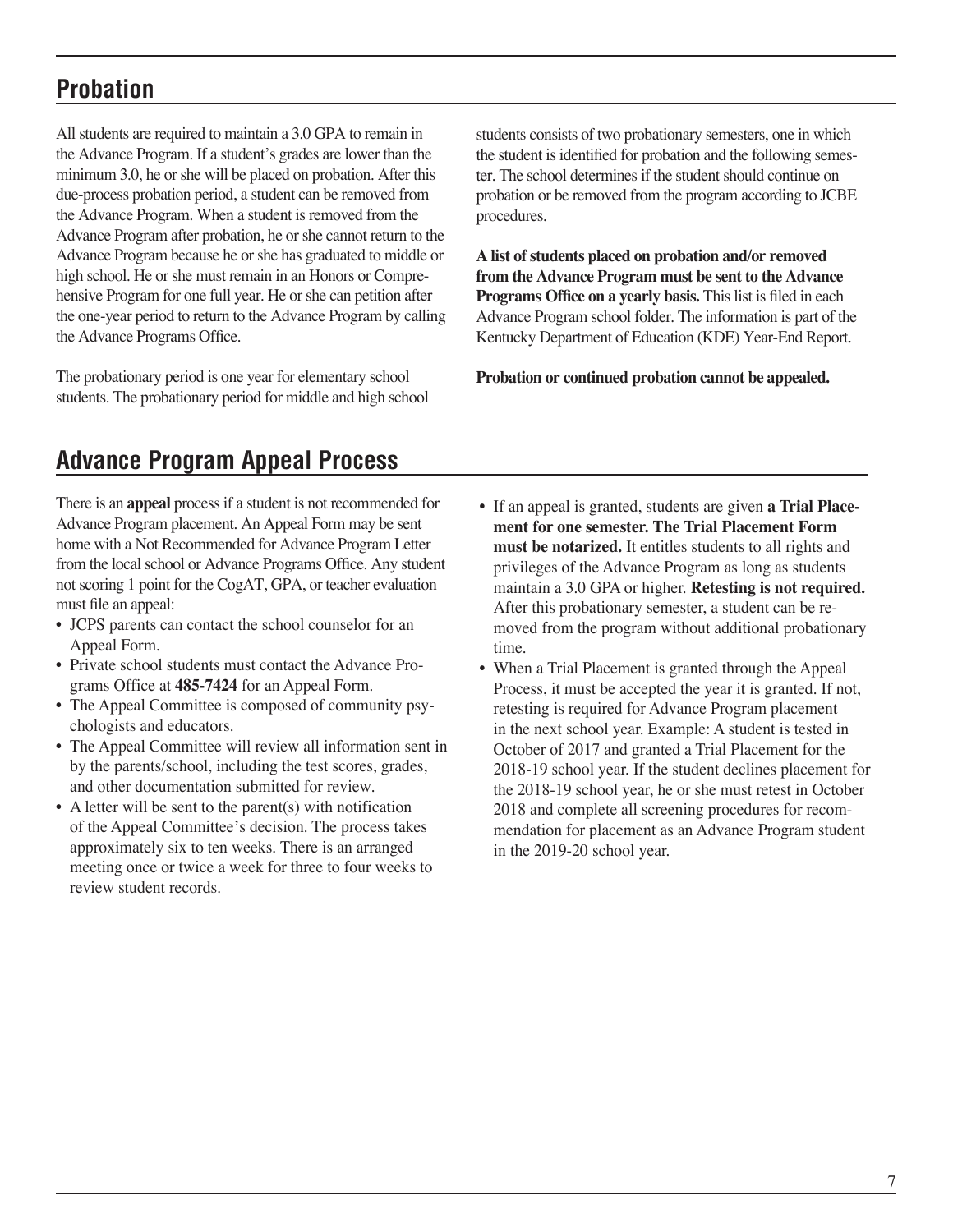#### **Advanced Placement Classes**

- Advanced Placement classes are offered as a part of the JCPS Advance Program.
- Students can sign up for Advanced Placement testing with the school counselor after completion of an Advanced Placement class.

### **Student Removal From the Advance Program**

- **• Parent(s) requesting voluntary removal of a student from the Advance Program** must send a letter to the school counselor and/or the Advance Programs Office, indicating the reason for removal from the program. If the letter is sent to the school, it is the responsibility of the counselor to fax or forward a copy of the letter to the Advance Programs Office.
- **Advanced Placement classes are taught on a college level.** Students earning a test score of 3, 4, or 5 (5 is the highest score) on the Advanced Placement test given in the spring of each school year may receive college credit for a freshman class in a college where Advanced Placement classes are recognized.

**Counselors may complete the Advance Program Student Movement Form** in the *Counselor's Manual* to remove a student from the Advance Program. This form must be sent to the Advance Programs Office.

• Student movement from elementary to middle and from middle to high school does not reinstate a student who has been removed from the Advance Program through the probation process or by parent request.

#### **Advance Program Center Schools**

All curriculum questions/concerns should be discussed with the teacher(s), counselor(s), and principal in the assigned Advance Program school.

Students recommended for Advance Program placement are assigned to schools based on home address, elementary cluster assignment, and student assignment guidelines. These schools may or may not be magnet program schools. **Please call 485-3050 for demographic information about school assignments.**